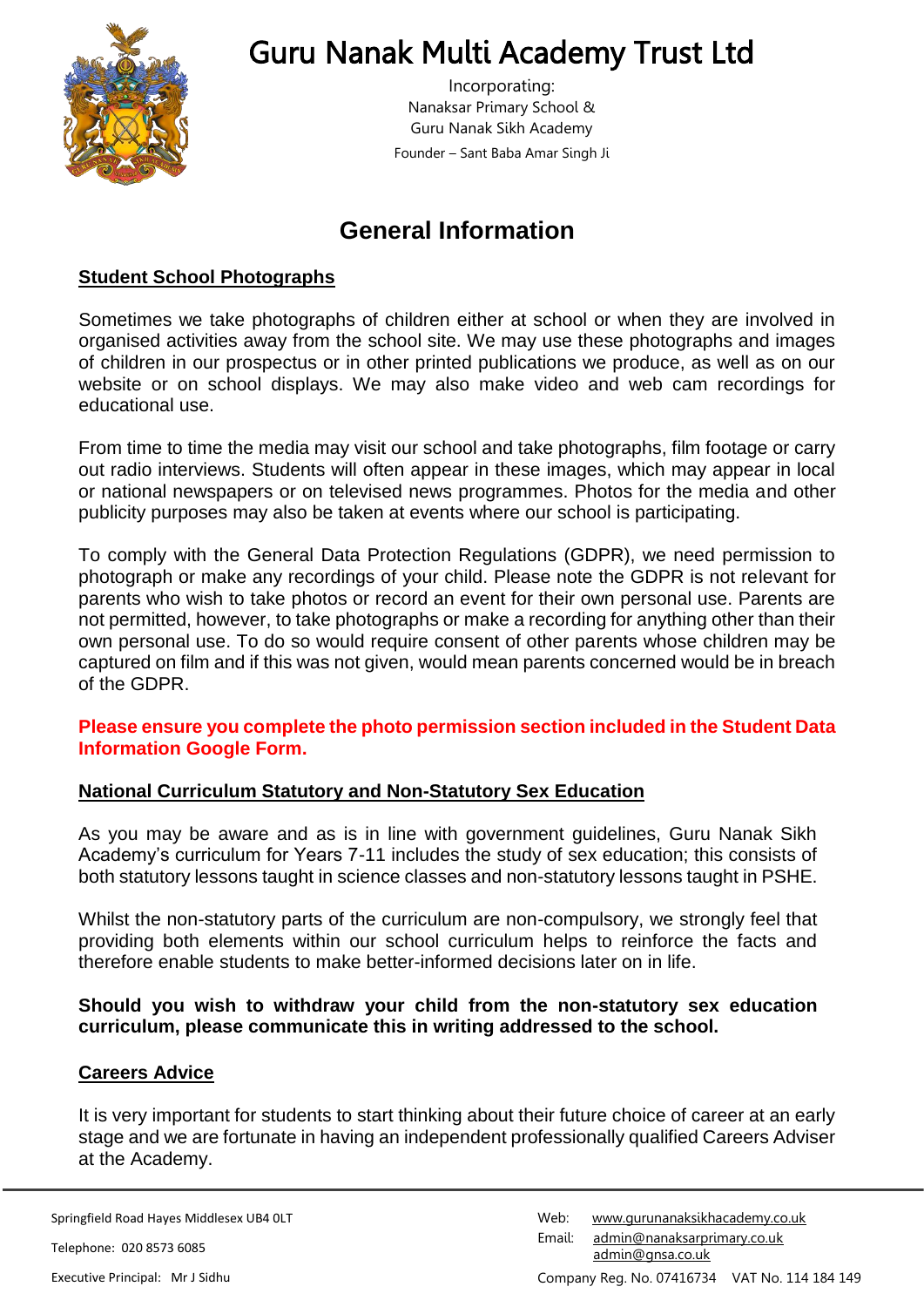Government guidelines recommend starting the process as early as Year 7. Although students of this age may not need to choose a very specific career at this point in their life, they should start thinking about what broad category, or field of careers, would best suit their academic potential interest and attitudes. Examples of these career fields might include business and finance, scientific (including medical), popular areas like law and computing or broad industries like retail, hotel, catering or travel and tourism. They should research these careers by finding out information either in the school library or by the internet.

## **Unique Learner Number Scheme**

The data-handling scheme developed by the Government (MIAP) ensures that your child's information is handled accurately and safely. Every individual between the age of 14 and 19 involved in education and training will be given a Unique Learner Number (ULN), a 10 digit number which will remain with them to record their lifelong educational achievements and qualifications into a single online learner record. This scheme will not involve additional information which is not already stored in the system but it will ensure that your information is accurate and up to date and can easily be accessed by learning authorities and yourself.

You cannot refuse to have a ULN if you are in education or training, but you can opt out of sharing your data with other users if you wish. **If you opt out**, you may find that you need to fill in a form each time you move on to something new, such as a new college or employer. **For more information about the scheme, please refer to the ULN information leaflet on the school website**.

### **Privacy Notice**

As an Academy, we are legally required to inform you about how your child's personal data is used. Please be aware, that all information received by the school will be in accordance with the General Data Protection Regulations (GDPR).

Our Data Protection Officer (DPO) is Judicium Consulting Ltd and any queries can be sent to aftab.ahmed@gnsa.co.uk who is the MAT Data Controller.

#### **Please refer to the Privacy Notice information on the school website: www.gurunanaksikhacademy.co.uk >Secondary Phase>About Us>GDPR**

### **Internet & School Network Policy**

London Grid for Learning (LGfL) provides our Academy with a filtered, safe and high speed internet connection. In order for us to provide your child with access to internet and emails, we will require your authorisation and written permission. Therefore, please **complete the parent agreement and consent form in the Student Data Information Google Form**. Without your authorization, your child will not be granted access to use educational online learning resources.

The Academy has an obligation to ensure that Information and Communications Technology ("ICT") for teaching, learning and its business operations is used in a professional, lawful, ethical and safe manner.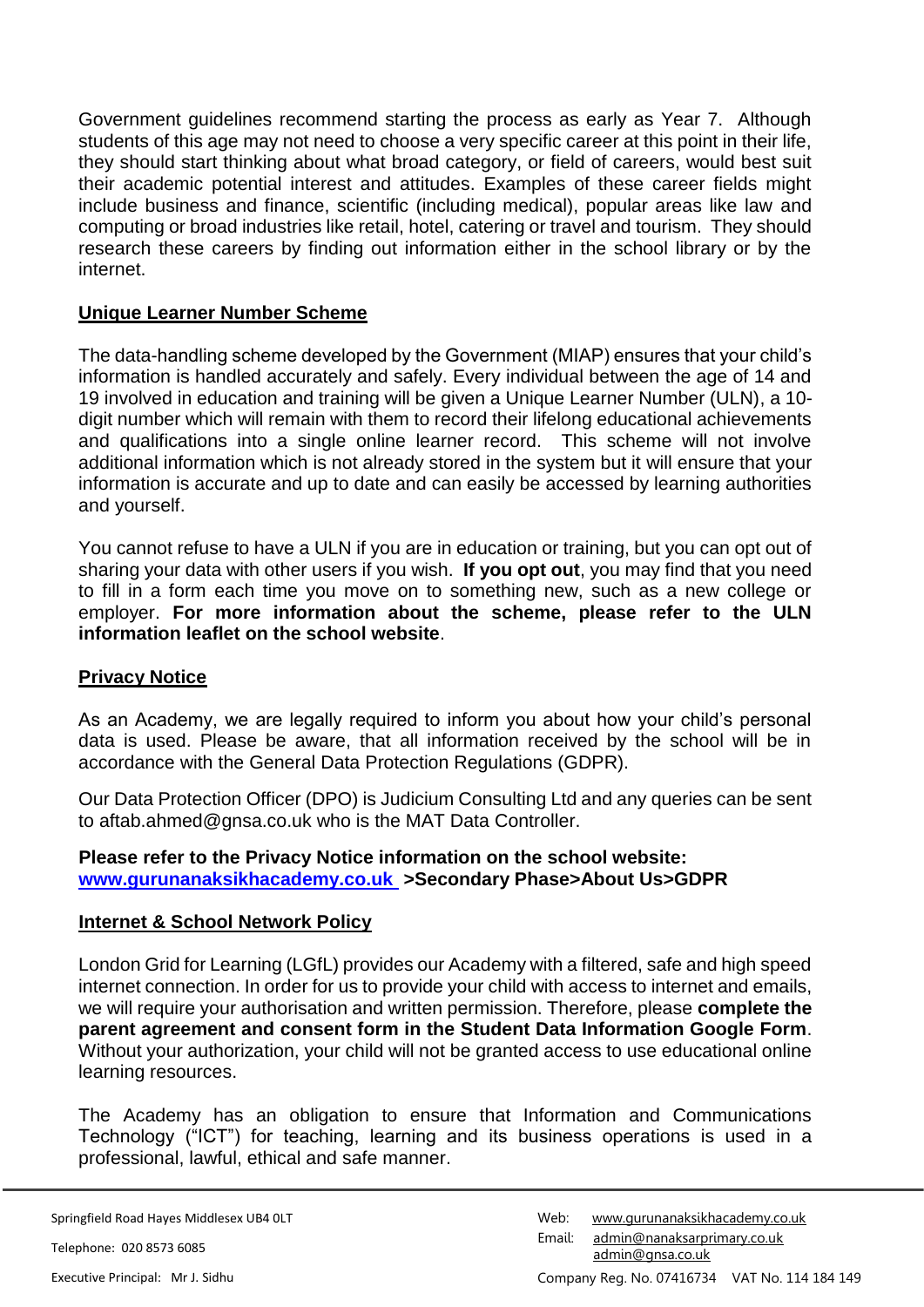The computer system / network is owned by the Academy and is made available to students to further their education and to staff to enhance their professional activities including teaching, research, administration and management.

It is the responsibility of students to use ICT equipment in a lawful manner, not to disrupt the learning of others and to follow simple conduct guidelines as below:

All students must:

- Keep passwords private and secure;
- Never log on as another student:
- Never attempt to hack into the computer systems.
- Log off at the end of every lesson to ensure data is safe;
- Ensure that they take full responsibility of any loaned equipment;
- Use loaned equipment for Academy purposes only;
- Never post; or
- Never leave confidential files or documents which contain any confidential information open on screen; and
- Report any damage to ICT Technical as soon as possible.

The following provisions will apply to the use of social media:

- The Academy will block/filter access to social networking sites as identified by the London Grid for Learning E-Safety guidelines.
- When using social media outside the Academy, no student will submit any contribution which contains or comprises material which defames any individual, or material likely to bring the Academy, staff or students into disrepute, or which harasses or attempts to harass any individual;
- All students must set passwords to govern access to their individual network space or email accounts and must deny access to unknown individuals and must comply with instructions as to how to block unwanted communications; and
- All students must report immediately any incidents of cyber bullying or inappropriate use of social media of which they become aware.

Students who use ICT equipment are responsible for their care and should report any damage \ misuse immediately to the Head of Year or Business & Operations Manager.

Some example of misuse can be classified as:

- Storing indecent images
- Unlawful damage to equipment
- Inappropriate use of social media
- Cyber bullying
- Documentation that may victimise other staff to cause harm
- Inappropriate access to websites.

The process of reporting any misuse will be:

- Year Progress Leader to be notified of misuse
- Year Progress Leader to decide next level of action as identified in the Behaviour Policy

Telephone: 020 8573 6085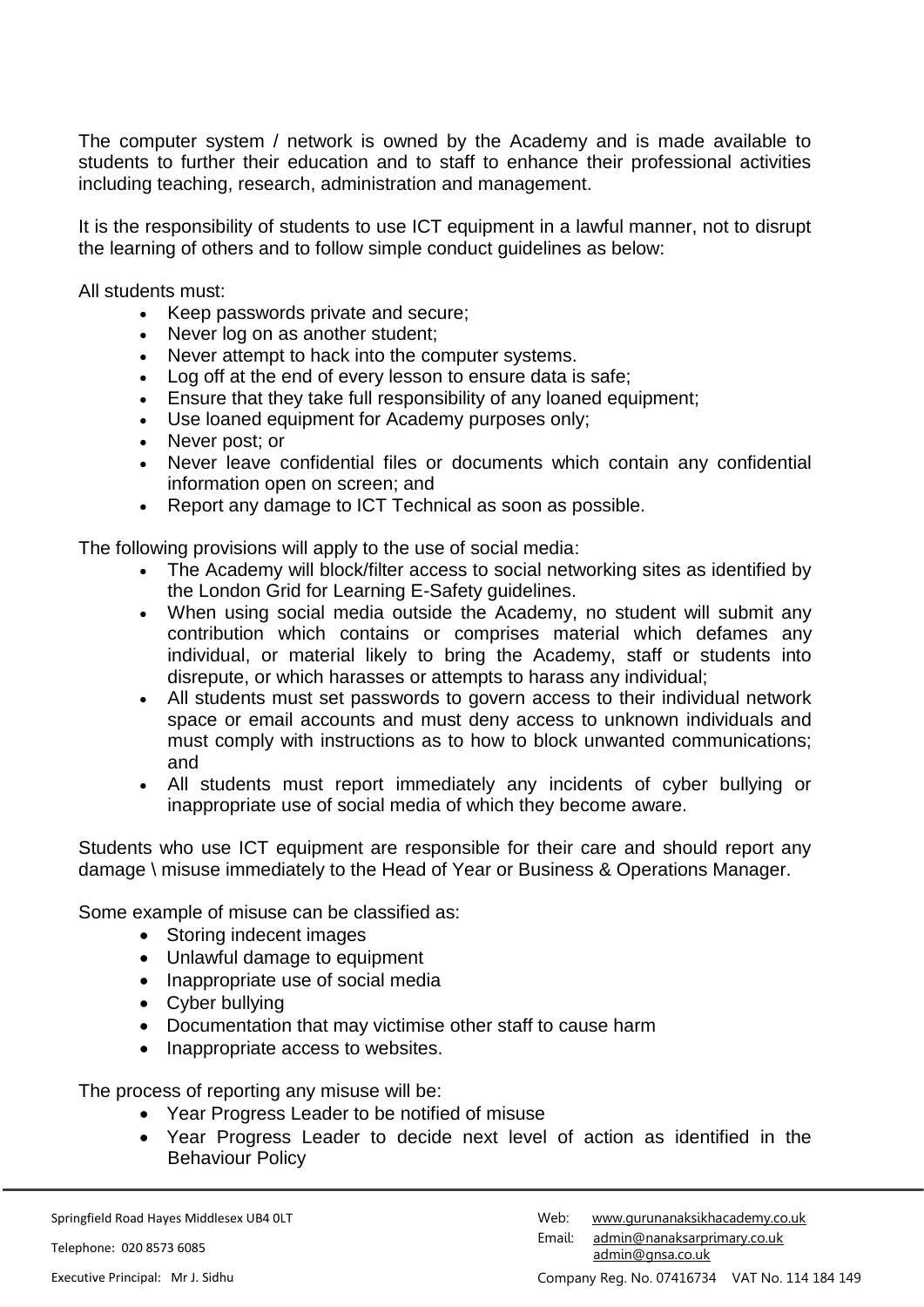- Business & Operations Manager to carry out an investigation
- Business & Operations Manager present findings to Year Progress Leader & Vice Principal
- Appropriate actions to be identified by Year Progress Leader (dependent upon level of misuse).

Any student who fails to abide by the conditions will have their ICT access removed for a period and their parent will be informed as part of the investigation process. You will ensure that you understand and agree the implications should there be a breach or misuse of ICT equipment within the Academy.

#### **Charities Supported by the Guru Nanak Multi Academy Trust (MAT) Guru Nanak Sikh Academy (GNSA) & Nanaksar Primary School (NPS)**

The MAT supports various charities throughout the year. Further information will be provided in due course.

# **Cashless Catering System**

Guru Nanak Sikh Academy has a cashless catering system which provides the school with a more efficient, faster and ultimately better quality of service.

This system incorporates the latest technology and eliminates the need for students to carry cash in school; thus reducing the risk of any loss of monies. It is also biometric, so there is no need for students to carry a card, as the system will recognise the thumb of your child at the revaluation pay points and at the tills. Please be assured that this information remains within the school and that the biometric information taken is an algorithm and not the actual fingerprint.

Any amount of money can be paid into the account and money spent on food and drink will be deducted on a daily basis. A daily 'spend limit' will be programmed into the system. This can be increased or decreased for an individual student by making a written request to the school's Finance Office.

If you choose not to have your child registered on the Biometric System, a 4 digit PIN Code will be allocated. Please note that PIN codes do not have the same level of security and it will be your child's responsibility to remember the code and keep it secure at all times.

The preference of the school is to use biometrics as this is more secure and faster than any other method of identification and we appreciate your co-operation in this matter. It will be assumed that you agree to your child to automatically opt into the biometric system if you do not indicate otherwise in the Student Data Information Google Form.

The main payment options available to you will be **online via School Gateway. Students can also make payments into their catering account using cash (notes or coins) at the revaluation pay-points in the canteen.** Please see the information sheet on our website on how to upload School Gateway. It is important that you provide your up-to-date mobile number and email address in order to access the system.

Springfield Road Hayes Middlesex UB4 0LT

Telephone: 020 8573 6085